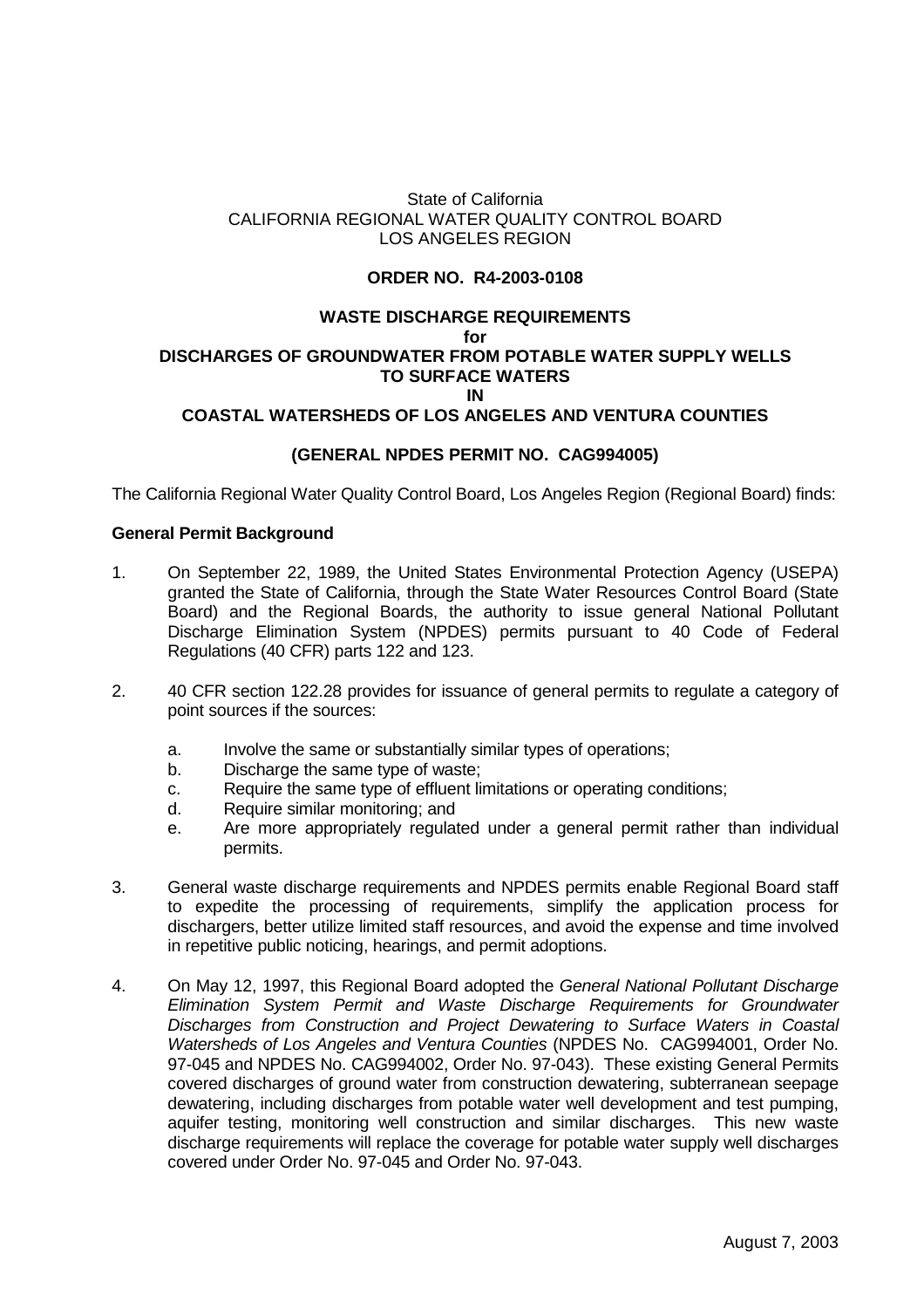#### **Discharge Description**

- 5. Discharges covered by this permit include groundwater from potable water supply wells generated during the following activities:
	- a. Groundwater generated during well purging for data collection purposes;
	- b. Groundwater extracted from major well-rehabilitation and redevelopment activities; and
	- c. Groundwater generated from well drilling, construction, and development.
- 6. Pursuant to section 2, Article X, California Constitution, and section 275 of the California Water Code on preventing waste and unreasonable use of waters of the state, this Regional Board encourages, wherever practicable, water conservation and/or re-use of wastewater. To obtain coverage under this Order, the discharger shall first investigate the feasibility of conservation, land disposal and/or reuse of the wastewater.

### **Storm Water Regulations and Permits**

7. This Regional Board adopted Waste Discharge Requirements for Municipal Storm Water and Urban Runoff Discharges within the County of Los Angeles contained in Order No. 01-182 [NPDES No. CAS614001] and Waste Discharge Requirements for Municipal Stormwater and Urban Runoff Discharges within Ventura County Flood Control District, County of Ventura, and the Cities of Ventura County contained in Order No. 00-108 [NPDES No. CAS004002] on July 15, 1996, and July 27, 2000, respectively. These Orders prohibit non-stormwater discharges to storm drain systems unless they are covered by separate NPDES permits. This prohibition, in general, does not apply to rising groundwater, uncontaminated groundwater infiltration discharges, discharges from potable water distribution system releases<sup>1</sup>, foundation and footing drains discharges, and water from crawl space pumps. The municipality may allow discharge of these types of discharges into the storm drain system. However, the municipality or the Regional Board may prohibit these discharges if they are determined to cause, or threaten to cause, degradation of water quality, violation of water quality objectives, cause nuisance and/or impair beneficial uses of receiving waters.

### **Basis for Fee**

8. Title 23 of the California Code of Regulations (CCR), Division 3, Chapter 9, Article 1, section 2200, Annual Fee Schedule, requires that all discharges subject to a specific general permit shall pay the same annual fee.

 $\frac{1}{1}$ "Potable Water Distribution Systems Releases" means sources of flows from drinking water storage, supply and distribution systems including flows from system failures, pressure releases, system maintenance, distribution line testing, fire hydrant flow testing; and flushing and dewatering of pipes, reservoirs, vaults, and minor non-invasive well maintenance activities not involving chemical addition(s). It does not include wastewater discharges from activities that occur at wellheads, such as well construction, well development (i.e., aquifer pumping tests, well purging, etc.), or major well maintenance.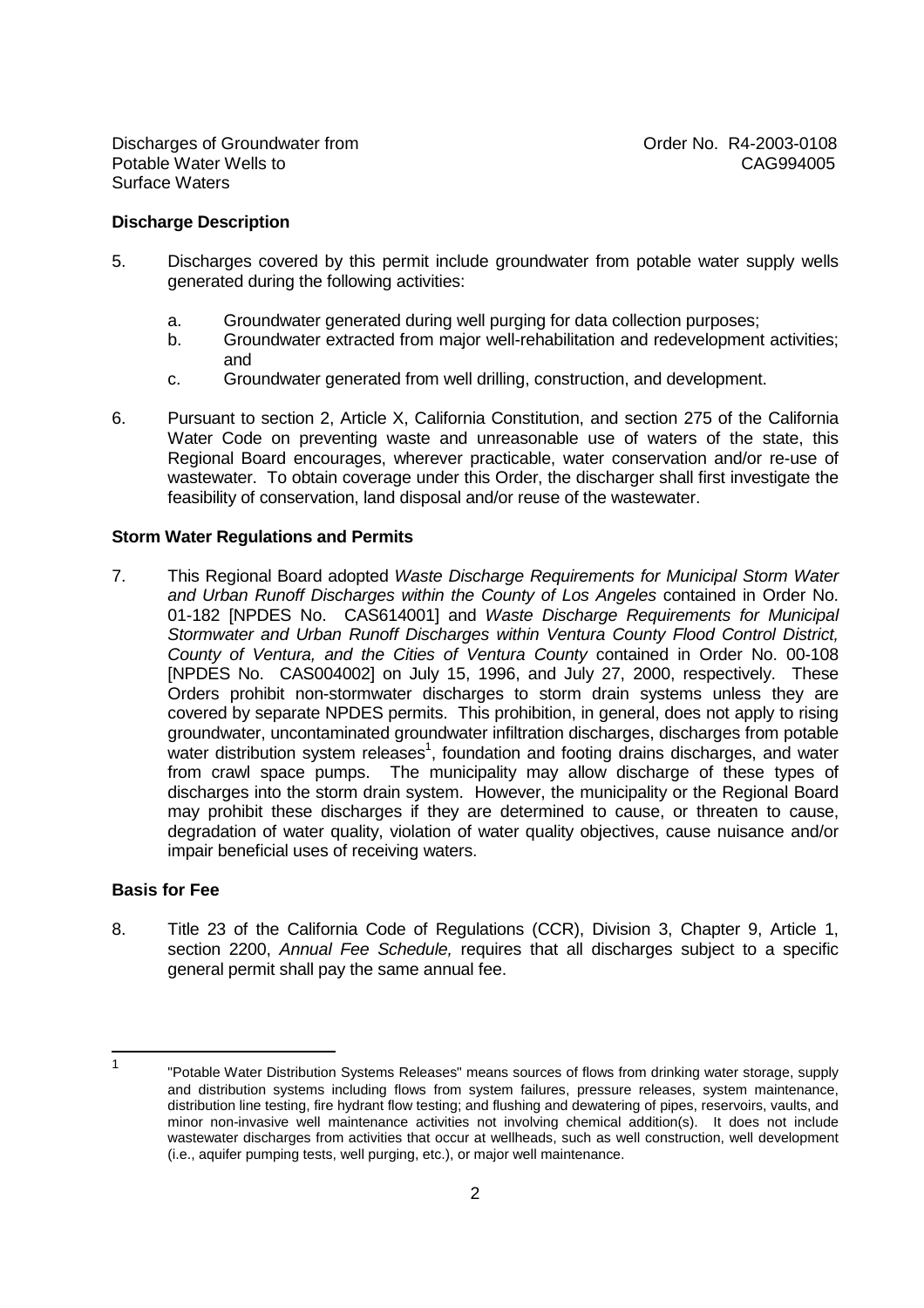#### **Applicable Plans, Policies, and Regulations**

- 9. On June 13, 1994, this Regional Board adopted a revised basin plan, Water Quality Control Plan, Los Angeles Region: Basin Plan for the Coastal Watersheds of Los Angeles and Ventura Counties (Basin Plan). The Basin Plan incorporates, by reference, State Water Resources Control Board's Water Quality Control Plans and policies on ocean waters [Water Quality Control Plan for Ocean Waters in California, March 22, 1990], temperature [Water Quality Control Plan for Temperature in the Coastal and Interstate Waters and Enclosed Bays and Estuaries of California, Amended September 18, 1975] and anti-degradation [Statement of Policy with Respect to Maintaining High Quality Waters in California, State Board Resolution No. 68-16, October 28, 1968].
- 10. The Basin Plan contains water quality objectives for, and lists the beneficial uses of, specific water bodies (receiving waters) in the Los Angeles Region. Typical beneficial uses covered by this Order include the following:
	- a. Inland surface waters above an estuary municipal and domestic supply, industrial service and process supply, agricultural supply, groundwater recharge, freshwater replenishment, aquaculture, warm and cold freshwater habitats, inland saline water and wildlife habitats, water contact and noncontact recreation, fish migration, and fish spawning.
	- b. Inland surface waters within and below an estuary industrial service supply, marine and wetland habitats, estuarine and wildlife habitats, water contact and noncontact recreation, commercial and sport fishing, aquaculture, migration of aquatic organisms, fish migration, fish spawning, preservation of rare and endangered species, preservation of biological habitats, and shellfish harvesting.
	- c. Coastal Zones (both nearshore and offshore) industrial service supply, navigation, water contact and noncontact recreation, commercial and sport fishing, marine habitat, wildlife habitat, fish migration and spawning, shellfish harvesting, and rare, threatened, or endangered species habitat.
- 11. The State Board adopted a Water Quality Control Plan for Control of Temperature in the Coastal and Interstate Water and Enclosed Bays and Estuaries of California (Thermal Plan) on May 18, 1972, and amended this plan on September 18, 1975.
- 12. The State Board adopted a Water Quality Control Policy for the Enclosed Bays and Estuaries of California in May 1974 (Policy). The Policy contains narrative and numerical water quality objectives that are designed to prevent water quality degradation and protect beneficial uses in enclosed bays and estuaries.

The Policy also lists principles of management that include the State Board's goal to phase out all discharges (excluding cooling waters), particularly industrial process water, to enclosed bays and estuaries as soon as practicable. The waste described above is not considered an industrial process wastewater.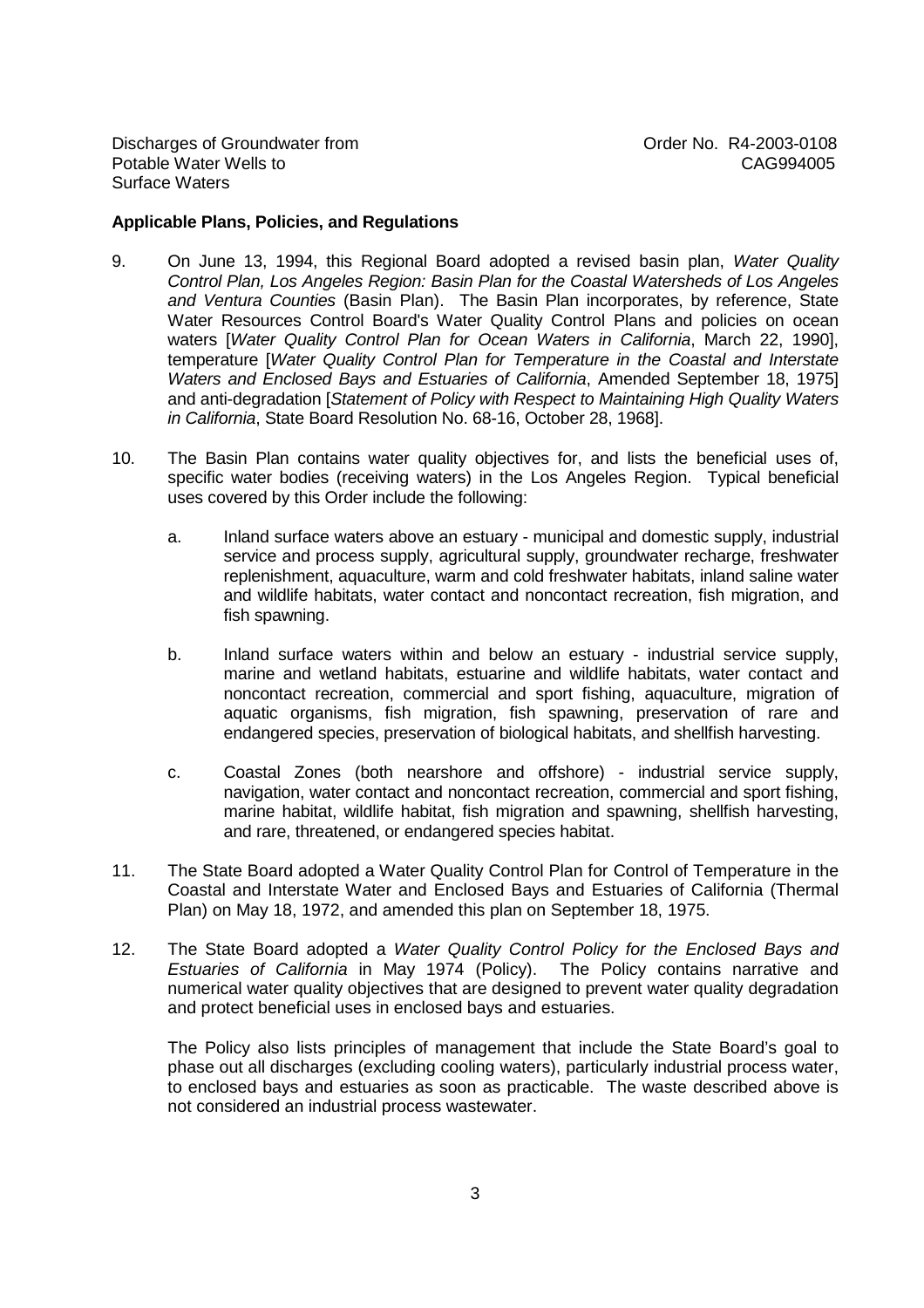- 13. Under 40 CFR section 122.44(d), Water Quality Standards and State Requirements, "Limitations must control all pollutants or pollutant parameters (either conventional, nonconventional, or toxic pollutants), which the permitting authority determines are or may be discharged at a level which will cause, have the reasonable potential to cause, or contribute to an excursion above any State water quality standard, including State narrative criteria for water quality." Where numeric effluent limitations for a pollutant or pollutant parameter have not been established in the applicable state water quality control plan, 40 CFR section 122.44(d)(1)(vi) specifies that water quality-based effluent limitations (WQBELs) may be set based on USEPA criteria, and may be supplemented where necessary by other relevant information to attain and maintain narrative water quality criteria, and to fully protect designated beneficial uses.
- 14. On May 18, 2000, the U.S. EPA promulgated the numeric criteria for priority pollutants for the State of California, known as the California Toxics Rule (CTR) and as codified as 40 CFR section 131.38. Toxic pollutant limits are prescribed in this Order to implement the CTR. 40 CFR section 122.44(d)(1)(ii) requires each toxic pollutant be analyzed with respect to its reasonable potential when determining whether a discharge (1) causes; (2) has the reasonable potential to cause; or (3) contributes to the exceedance of a receiving water quality objective. Performing a reasonable potential analysis (RPA) for each pollutant does this. In performing the RPA, the permitting authority uses procedures that account for existing controls on point and nonpoint sources of pollution, the variability of the pollutant or pollutant parameter in the effluent, and the sensitivity of the species to toxicity testing (when evaluating whole effluent toxicity).
- 15. A reasonable potential analysis has been conducted using monitoring data supplied by water purveyors as part of their self-monitoring program and as part of supplemental data required for issuing new NPDES permits. Attachment A is a screening table showing those compounds with potential to be in potable water discharge above the CTR but generally at a concentration below the maximum contaminant level.
- 16. Effluent limitation guidelines requiring the application of best practicable control technology currently available (BPT), best conventional pollutant control technology (BCT), and best available technology economically achievable (BAT), were promulgated by the USEPA for some pollutants in this discharge. Effluent limitations for pollutants not subject to the USEPA effluent limitation guidelines are based on one of the following: best professional judgment (BPJ) of BPT, BCT or BAT; current plant performance; or WQBELs. The WQBELs are based on the Basin Plan, other State plans and policies, or USEPA water quality criteria which are taken from the CTR. These requirements, as they are met, will protect and maintain existing beneficial uses of the receiving water. The attached fact sheet for this Order includes specific bases for the effluent limitations.
- 17. Best professional judgment (BPJ) was used in developing technology-based effluent limits in this tentative order. BPJ is defined as the highest quality technical opinion developed by the permit writer after consideration of all reasonably available and pertinent data or information that forms the basis for the terms and conditions of a NPDES permit. The authority for BPJ is contained in Section 402( a)(1) of the Clean Water Act.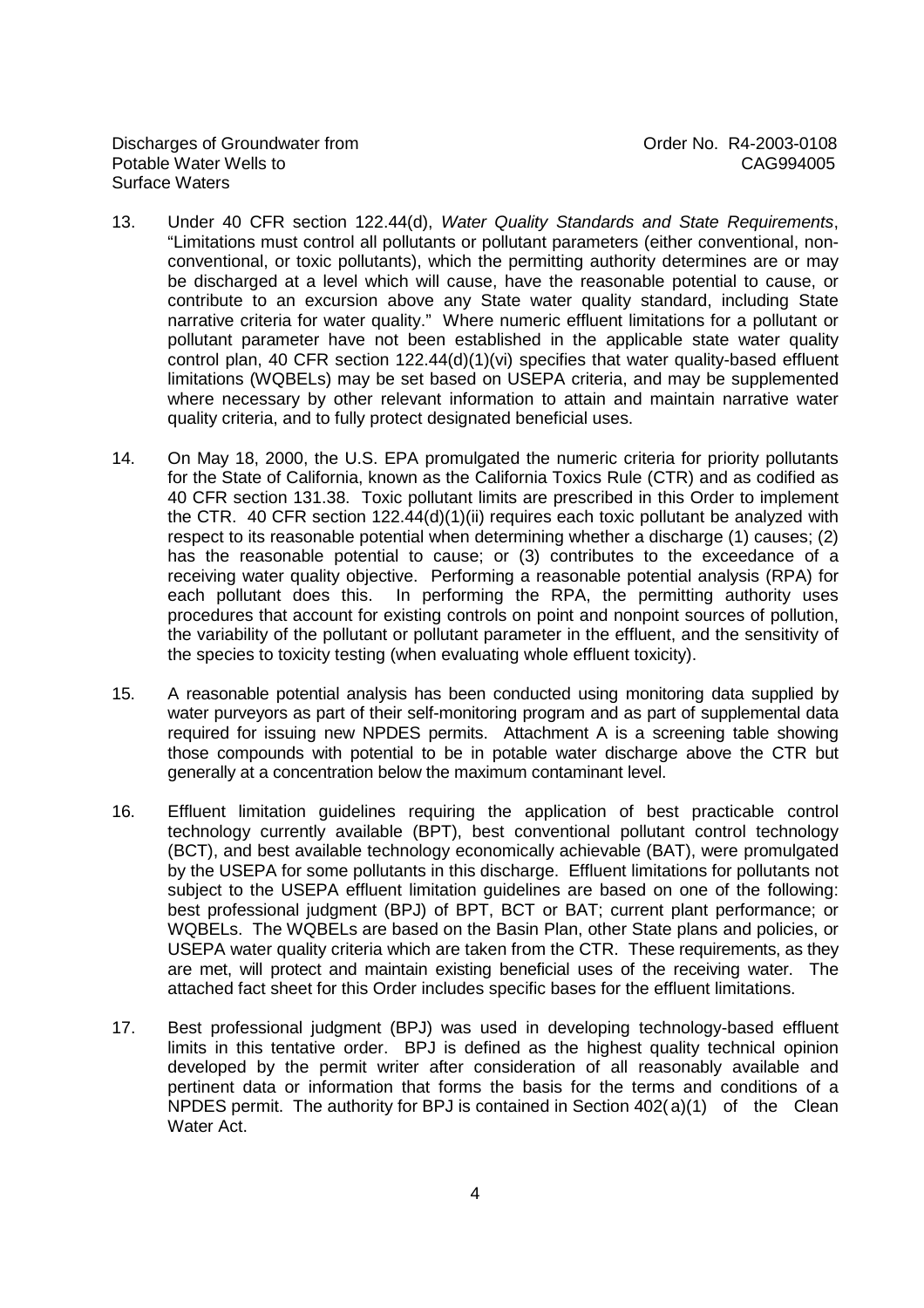18. The Basin Plan also implements the State Board's adopted Resolution No. 68-16, "Statement of Policy with Respect to Maintaining High Quality Water in California". This policy which is also referred to as the "Anti-degradation Policy", protects surface and ground waters from degradation. In particular, this policy protects waterbodies where existing quality is higher than that necessary for the protection of beneficial uses.

This permit complies with State and Federal "Anti-degradation" policies. The conditions and effluent limitations established in this Order for discharges of groundwater from potable water wells to surface waters in this Region ensure that the existing beneficial uses and quality of surface waters in this Region will be maintained and protected. Discharges regulated by this Order should not adversely impact water quality if the terms and conditions of this Order are met.

- 19. Water Quality Objectives and Effluent Limits in this General Permit are based on:
	- The plans, policies and water quality objectives and criteria contained in the 1994 Basin Plan, as amended including the Antidegradation Policy;
	- California Toxic Rule (CTR) (40 CFR § 131.38);
	- CCR section 64431 of Title 22 (Drinking Water Standards);
	- Applicable Federal Regulations (including 40 CFR Parts 122 and 131);
	- Department of Health Services (DHS);
	- Office of Environmental Health Hazard Assessment (OEHHA); and
	- Best Professional Judgement.
- 20. Because this Order is intended to serve as a general NPDES permit and covers discharges to all surface waters in the Los Angeles Region, the effluent limitations established pursuant to this general order are established to protect the most protective water quality objective for the surface water beneficial uses in the Los Angeles Region.
- 21. USEPA regulations, policies, and guidance documents upon which BPJ was developed may include in part, the following:
	- Technical Support Document for Water Quality Based Toxics Control, March 1991 (EPA-505/2-90-001);
	- Whole Effluent Toxicity (WET) Control Policy, July 1994; and
	- USEPA NPDES Permit Writer's Manual, December 1996 (EPA-833-B-96-003).
- 22. The SWRCB adopted Policy for Implementation of Toxics Standards for Inland Surface Waters, Enclosed Bays, and Estuaries of California (also known as the State Implementation Plan or SIP) on March 2, 2000. The SIP was amended by Resolution No. 2000-30, on April 26, 2000, and the Office of Administrative Law approved the SIP on April 28, 2000. The SIP applies to discharges of toxic pollutants in the inland surface waters, enclosed bays and estuaries of California which are subject to regulation under the State's Porter-Cologne Water Quality Control Act (Division 7 of the Water Code) and the Federal Clean Water Act. This policy also establishes the following: implementation provisions for priority pollutant criteria promulgated by USEPA through the CTR and for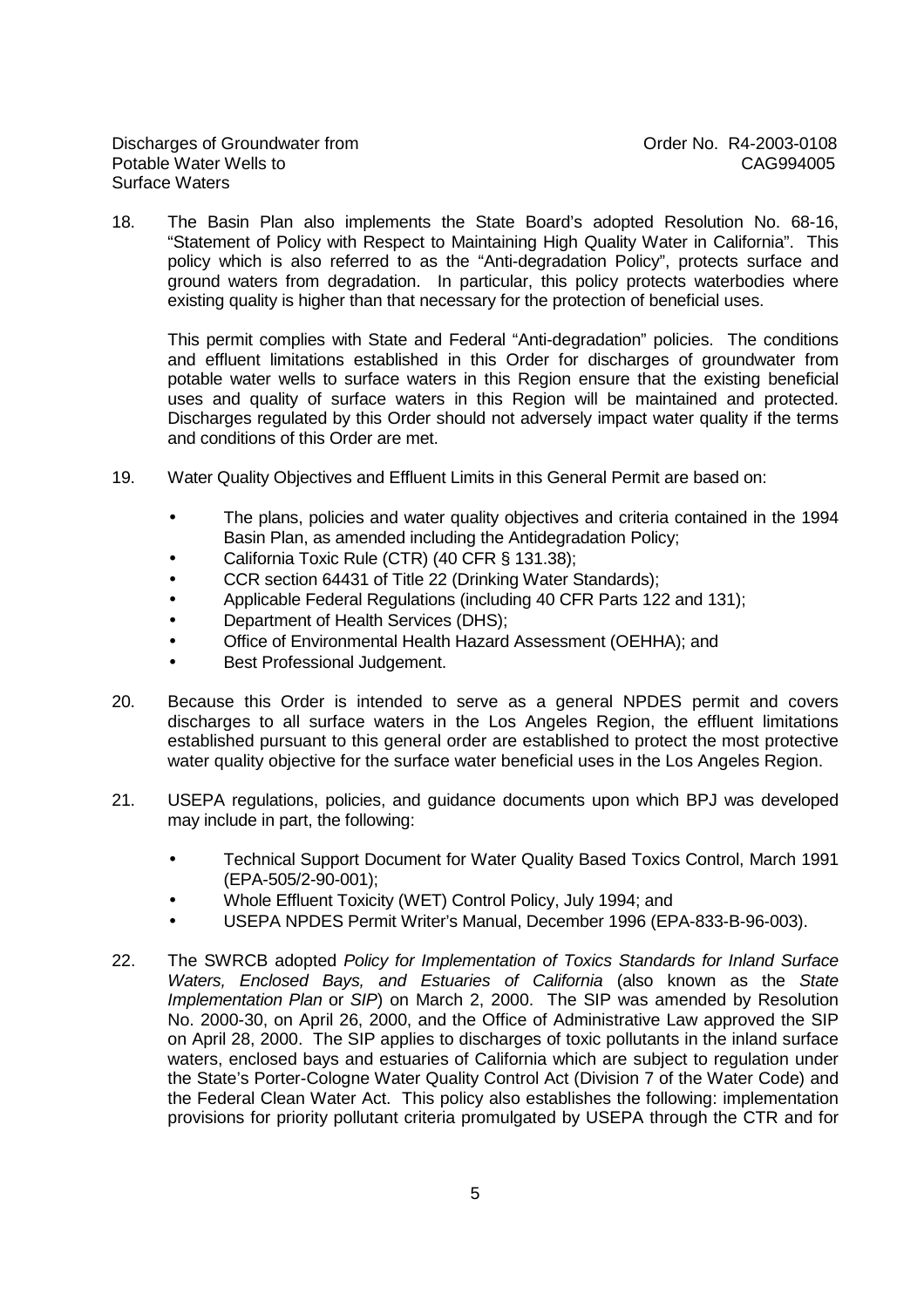priority pollutant objectives established by Regional Water Quality Control Boards in their water quality control plans (Basin Plans) and chronic toxicity control provisions.

- 23. The SIP authorizes the RWQCB to grant Categorical Exceptions from meeting the priority pollutant criteria/objectives, if determined to be necessary to implement control measures regarding drinking water conducted to fulfill statutory requirements under the Safe drinking water Act or California Health and Safety Code. Generally, discharges of potable water at the well head are done to fulfill DHS statutory requirements, and to ensure steady and safe drinking water supply to end-users. The potable water discharges under this permit are mostly intermittent, short duration, high flow discharges that comply with DHS maximum contaminant levels, for protection of human health. Therefore, potable well discharges as qualified under this permit have been determined to pose no significant threat to water quality and meet the conditions for categorical exception under SIP.
- 24. To satisfy the Categorical Exception requirements of section 5.3 of the SIP, dischargers seeking enrollment under this general permit will be required to submit project-specific information to the Executive Officer on the discharge and its water quality effects. The information required by the SIP includes:
	- (1) A detailed description of the proposed action, including the proposed method of completing the action;
	- (2) A time schedule;
	- (3) A discharge and receiving water quality monitoring plan (before project initiation, during the project, and after project completion, with the appropriate quality assurance and quality control procedures);
	- (4) CEQA documentation;
	- (5) Contingency plans;
	- (6) Identification of alternate water supply (if needed); and
	- (7) Residual waste disposal plans.
	- (8) Additionally, upon completion of the project, the discharger shall provide certification by a qualified biologist that the receiving water beneficial uses have been restored.
- 25. The effluent limitations from potable water supply well discharge regulated under this permit are calculated assuming no dilution. For most practical purposes, discharges from potable water supply wells do not flow directly into receiving waters with enough volume to consider dilution credit or to allocate a mixing zone. Most discharges of groundwater regulated under this general permit are to storm drain systems that discharge to creeks and streams. Many of these creeks and streams are dry during the summer months. Therefore, for many months of the year, these discharges may represent all or nearly all of the flow in some portions of the receiving creeks or streams.

An exception to this policy may be applied based on approved mixing zone study and based on demonstration of compliance with water quality objectives in the receiving water as prescribed in the Basin Plan. This exception process is more appropriate for an individual permit, and would not be appropriate for a general permit, that should be protective of most stringent water quality objectives and beneficial uses. If a discharger requests that a dilution credit be included in the computation of effluent limit or that a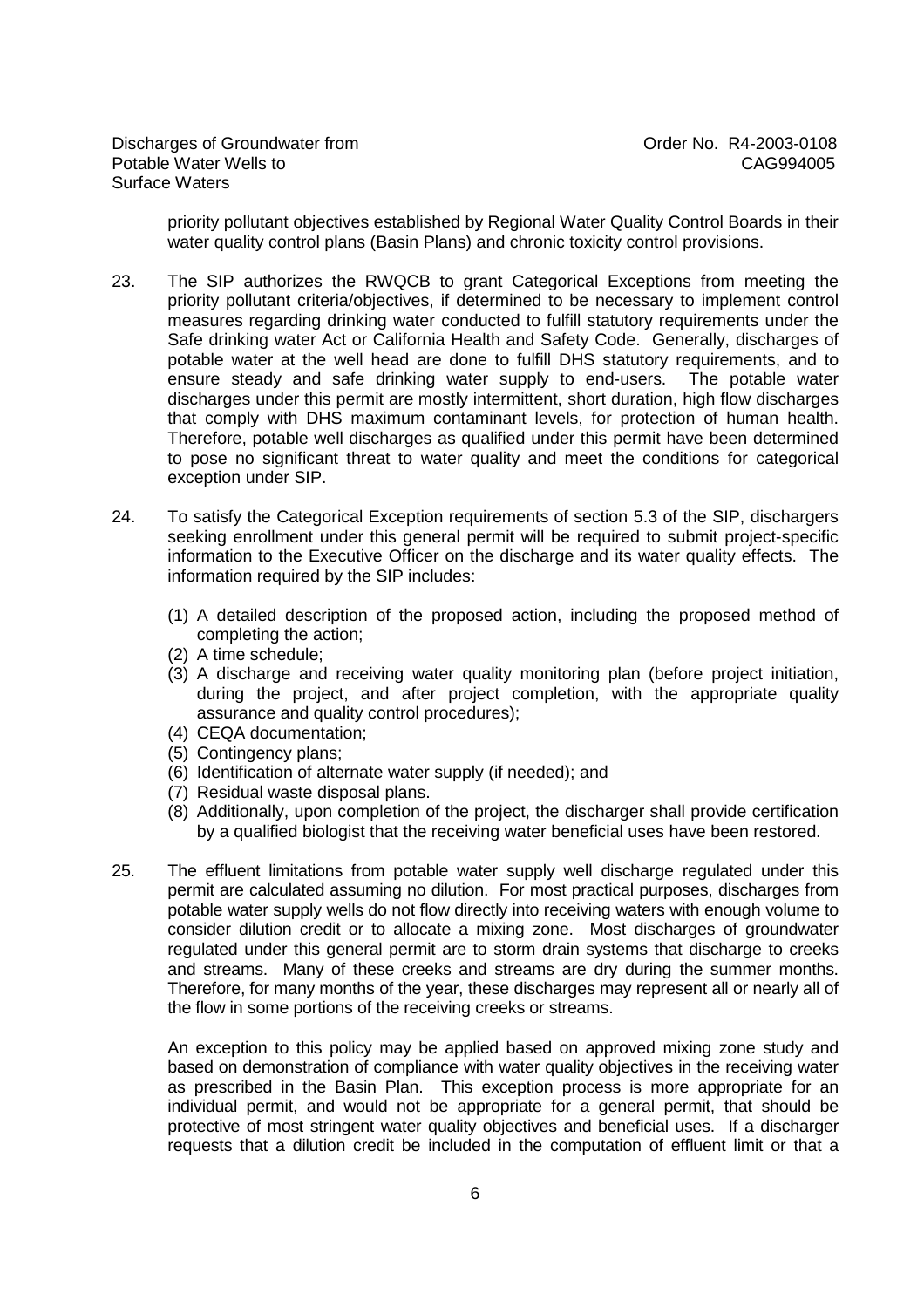mixing zone be allowed, an individual permit will be required. However, if no mixing zone is proposed, this general permit provides coverage for all discharges to receiving water bodies in Coastal Watersheds of Los Angeles and Ventura Counties.

- 26. Section 301(b)(2) of the Federal Clean Water Act (Clean Water Act) requires that all NPDES permits prescribe the application of Best Available Technology (BAT) in the determination of technology-based effluent limitations.
- 27. Effluent limitations and toxic effluent standards established pursuant to Sections 301, 302, 304, 306, and 307 of the Clean Water Act, and amendments thereto, are applicable to the dischargers herein.
- 28. The requirements contained in this Order were derived using Best Professional Judgement (BPJ) and are based on the Basin Plan, CTR, Federal and State Plans, policies, guidelines, and as they are met, will be in conformance with the goals and objectives of the aforementioned water quality control plans, water quality criteria, and will protect and maintain existing and potential beneficial uses of the receiving waters.

#### **Watershed Management Approach**

- 29. The SWRCB 1998 Water Quality Assessment (WQA) identified the water quality conditions of water bodies in the state. Impaired water bodies are listed on the 1998 California 303(d) List.
- 30. This Regional Board has implemented a Watershed Management Approach (WMA) to address water quality protection in the region. Watershed management may include diverse issues as defined by stakeholders to identify comprehensive solutions to protect, enhance, and restore water quality and beneficial uses. To achieve this goal, the watershed management approach integrates the Regional Board's many diverse programs, particularly Total Maximum Daily Loads (TMDLs), to better assess cumulative impacts of pollutants from all point and nonpoint sources to more efficiently develop watershed-specific solutions that balance the environmental and economic impacts within a watershed. The TMDLs will establish waste load allocations (WLAs) and load allocations (LAS) for point and nonpoint sources, and will result in achieving water quality standards for the waterbody.

#### **Notification**

- 31. The Regional Board has notified interested agencies, parties, and persons of its intent to issue general waste discharge requirements for discharges of groundwater from potable water supply wells to surface waters and has provided them with an opportunity to submit their written views and recommendations.
- 32. The Regional Board, in a public hearing, heard and considered all comments pertaining to the discharges to be regulated under this Order and to the tentative requirements.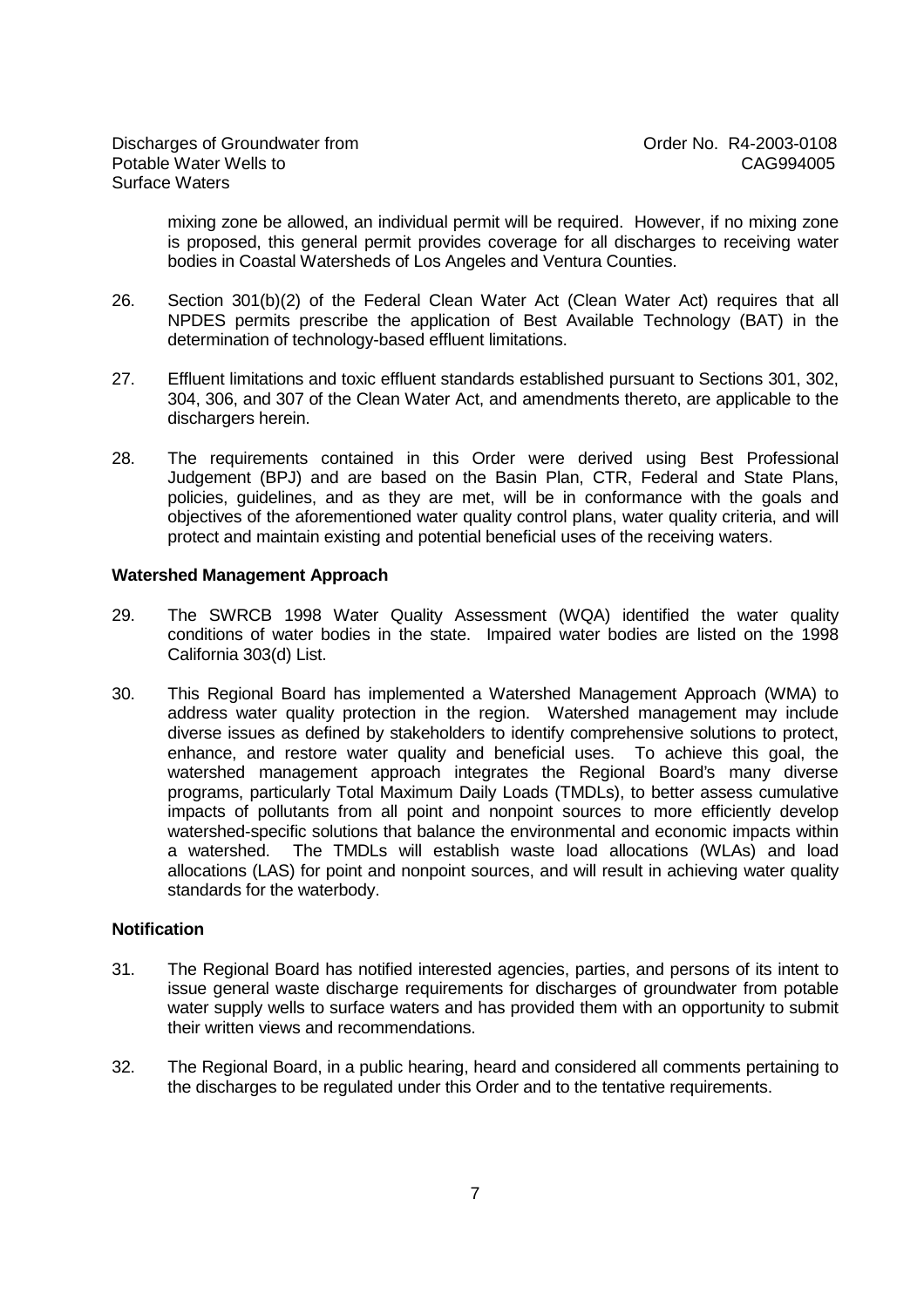- 33. This Order shall serve as a general NPDES permit pursuant to section 402 of the Clean Water Act, or amendments thereto, and shall take effect at the end of ten days from the date of its adoption provided the Regional Administrator, USEPA, has no objections.
- 34. The issuance of waste discharge requirements that serve as an NPDES permit for this discharge is exempt from the provisions of Chapter 3 (commencing with Section 21100) of Division 13 (California Environmental Quality Act) of the Public Resources Code in accordance with California Water Code Section 13389.
- 35. However, for the portions of this order effecting a Categorical Exception to the CTR to satisfy statutory requirements to ensure safe drinking water supply, the Regional Board must comply with CEQA. The issuance of this permit involves discharges of potable water in the vicinity of water supply well head to fulfill statutory requirements of programs implemented by the Department of Health Services (DHS), and to ensure safe and steady supply of fresh and clean water to end-users. In addition, this permit issuance involves the renewal of authorized potable water discharges under existing general NPDES permits. The potable water discharges under this permit are mostly intermittent, short duration, high flow discharges that comply with the DHS maximum contaminant levels for protection of human health. Therefore, potable water discharges as qualified under this permit have been determined to pose no significant threat to water quality. The Regional Board actions on issuing this permit for existing and new potable water discharges, and on the exceptions is exempt from CEQA in accordance with California Code of Regulations, Title 14, Section 15061 (b)(3) which states that CEQA only applies to projects which have the potential for causing adverse environmental effects.
- 36. Pursuant to California Water Code Section 13320, any aggrieved party may seek review of this Order by filing a petition with the State Board. A petition must be sent to the State Water Resources Control Board, P.O. Box 100, Sacramento, California 95812, within 30 days of adoption of the Order.

**IT IS HEREBY ORDERED** that dischargers authorized under this Order and General Permit, in order to meet the provisions contained in Division 7 of the California Water Code, and regulations adopted thereunder, and the provisions of the Federal Clean Water Act, and regulations and guidelines adopted thereunder, shall comply with the following:

### **A. Eligibility**

- 1. This order covers discharges of groundwater defined in Finding No. 5, Discharge Description, in the vicinity of well heads from potable water supply wells.
- 2. To be covered under this Order, a discharger must:
	- a. Demonstrate that pollutant concentrations in the discharge will not cause violation of any applicable water quality objectives for the receiving waters, including discharge prohibitions, and/or;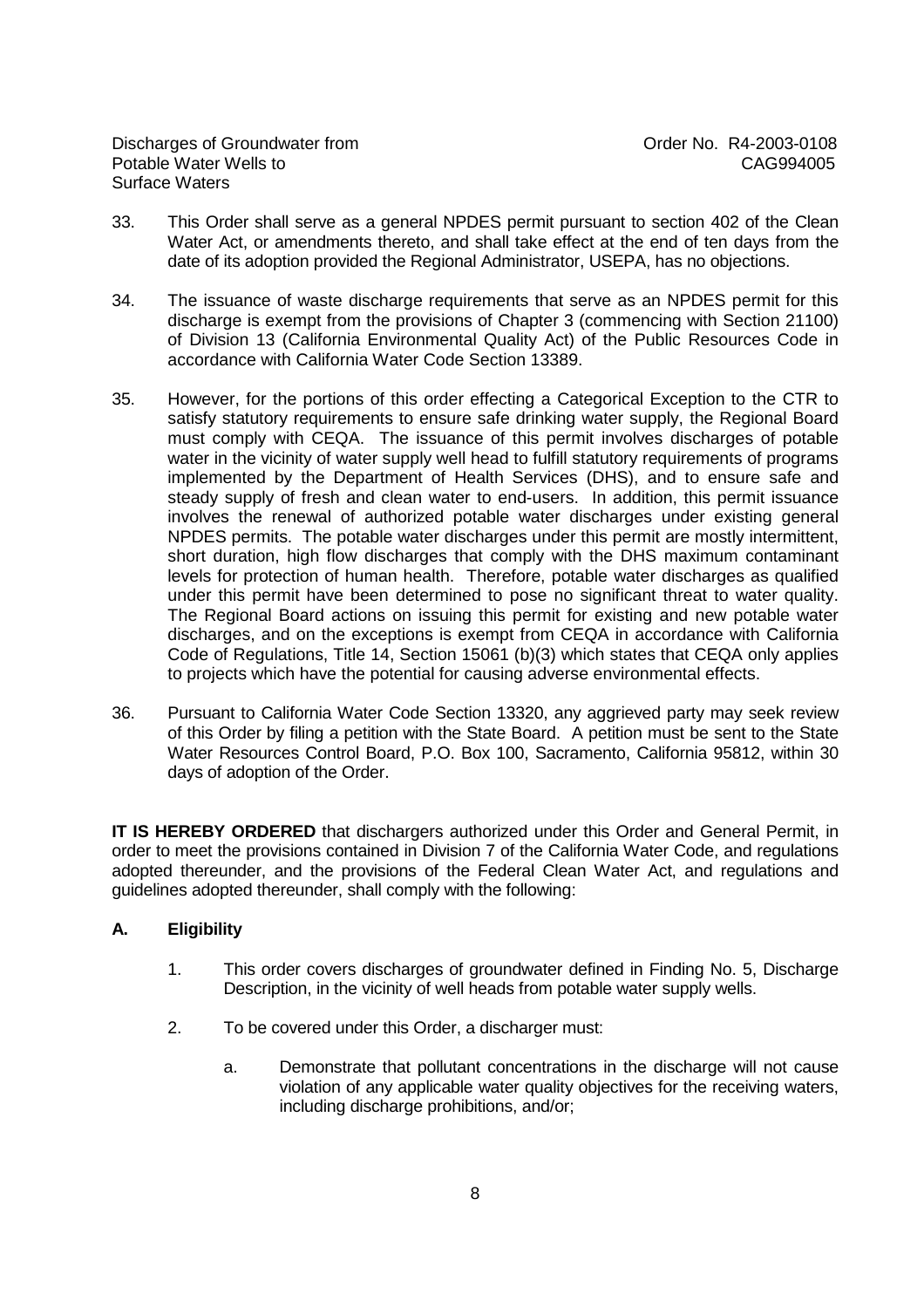- b. Perform reasonable potential analysis using a representative sample of groundwater to be discharged from potable water supply well. The sample shall be analyzed and the data compared to the water quality screening criteria for the constituents listed on Attachment A.
	- i. If analytical data exceeds the screening criteria, further sampling may be required, if appropriate.
	- ii. If analytical data exceeds the screening criteria but not greater than the maximum contaminant levels (MCLs), enrollment will be authorized for temporal short-term discharges under this permit and effluent limitation E.1, and E.2 will be applicable.
	- iii. If the analytical data exceeds the MCL, enrollment will be authorized if condition 1) or 2), below is satisfied.
		- 1) Treatment is provided to meet the eligibility requirement ii), above, or
		- 2) In accordance with SIP, submit documentation listed below in a timely manner, for approval of categorical exemption by the Executive Officer of the Regional Board.
			- (a) A detailed description of the proposed action, including the proposed method of completing the action;
			- (b) A time schedule;
			- (c) A discharge and receiving water quality monitoring plan (before project initiation, during the project, and after project completion, with the appropriate quality assurance and quality control procedures);
			- (d) CEQA documentation;
			- (e) Contingency plans;
			- (f) Identification of alternate water supply (if needed); and
			- (g) Residual waste disposal plans.
	- iv. If analytical data meets the screening criteria, full enrollment under this general permit will be authorized and section E.2 will not be applicable.
- c. The discharge shall not cause acute nor chronic toxicity in receiving waters;
- d. The discharger shall be able to comply with the terms or provisions of this General Permit.
- 3. New discharges and existing discharges regulated under existing general or individual permits, which meet the eligibility criteria, may be regulated under this Order.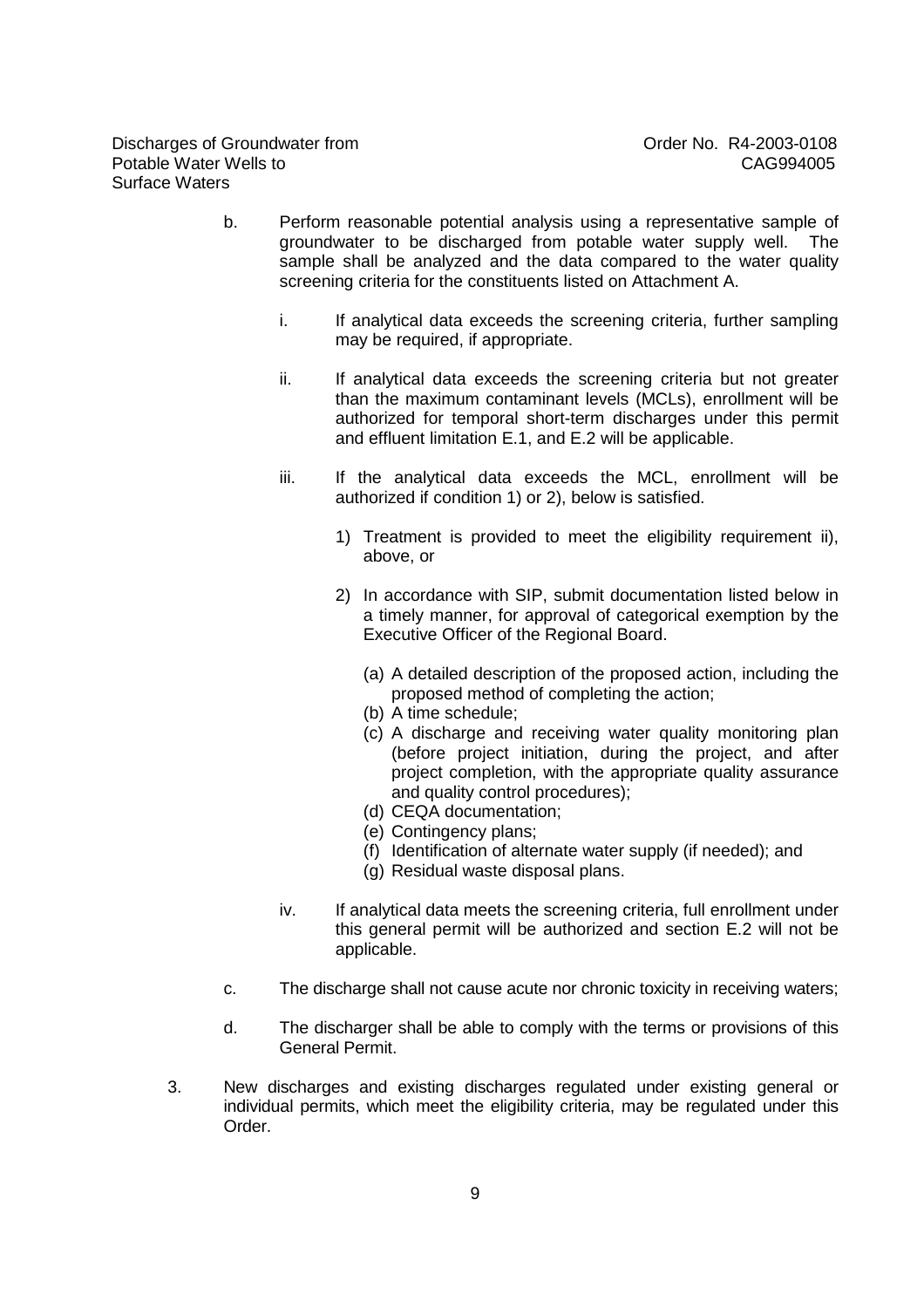- 4. For the purpose of renewal of existing individual NPDES permits with this General Permit, provided that all the conditions of this General Permit are met, renewal is effective upon issuance of a notification by the Executive Officer and issuance of a new monitoring program.
- 5. When an individual NPDES permit with more specific requirements is issued to a discharger, the applicability of this Order to that discharger is automatically terminated on the effective date of the individual permit.

## **B. Authorization**

To be authorized to discharge under this Order, the discharger must submit a Report of Waste Discharge (ROWD) and an application for an NPDES permit in accordance with the requirements of Part C of this Order. Upon receipt of the application, the Executive Officer shall determine the applicability of this Order to such a discharge. If the discharge is eligible, the Executive Officer shall notify the discharger that the discharge is authorized under the terms and conditions of this Order and prescribe an appropriate monitoring and reporting program. For new discharges, the discharge shall not commence until receipt of the Executive Officer' s written determination of eligibility for coverage under this general permit or until an individual NPDES permit is issued by the Regional Board.

## **C. Report Of Waste Discharge**

- 1. Deadline for Submission
	- a. Renewal of permits for existing dischargers covered under individual permits that meet the eligibility criteria in Part A and have submitted a ROWD will consist of a letter of determination from the Executive Officer of coverage under this Order.
	- b. Existing potable water well dischargers covered under Order No. 97-045 or Order No. 97-043 will be sent a Notice of Intent (NOI) form that must be completed and returned to the Regional Board within 60 days of receipt; otherwise, permit coverage will be revoked. Existing dischargers enrolling under this Order are required to collect representative groundwater sample(s) and analyze the samples for all the constituents listed on Attachment A. Dischargers shall conduct this analysis and submit the result with an NOI; otherwise, the existing authorization will be terminated. However, instead of an NOI, the Executive Officer may require an existing discharger to submit a new ROWD, may revise an existing discharger's monitoring and reporting programs, may require an existing discharger to participate in a regional monitoring program, or any combination of the foregoing.
	- c. New dischargers shall file a complete application at least 45 days before commencement of the discharge.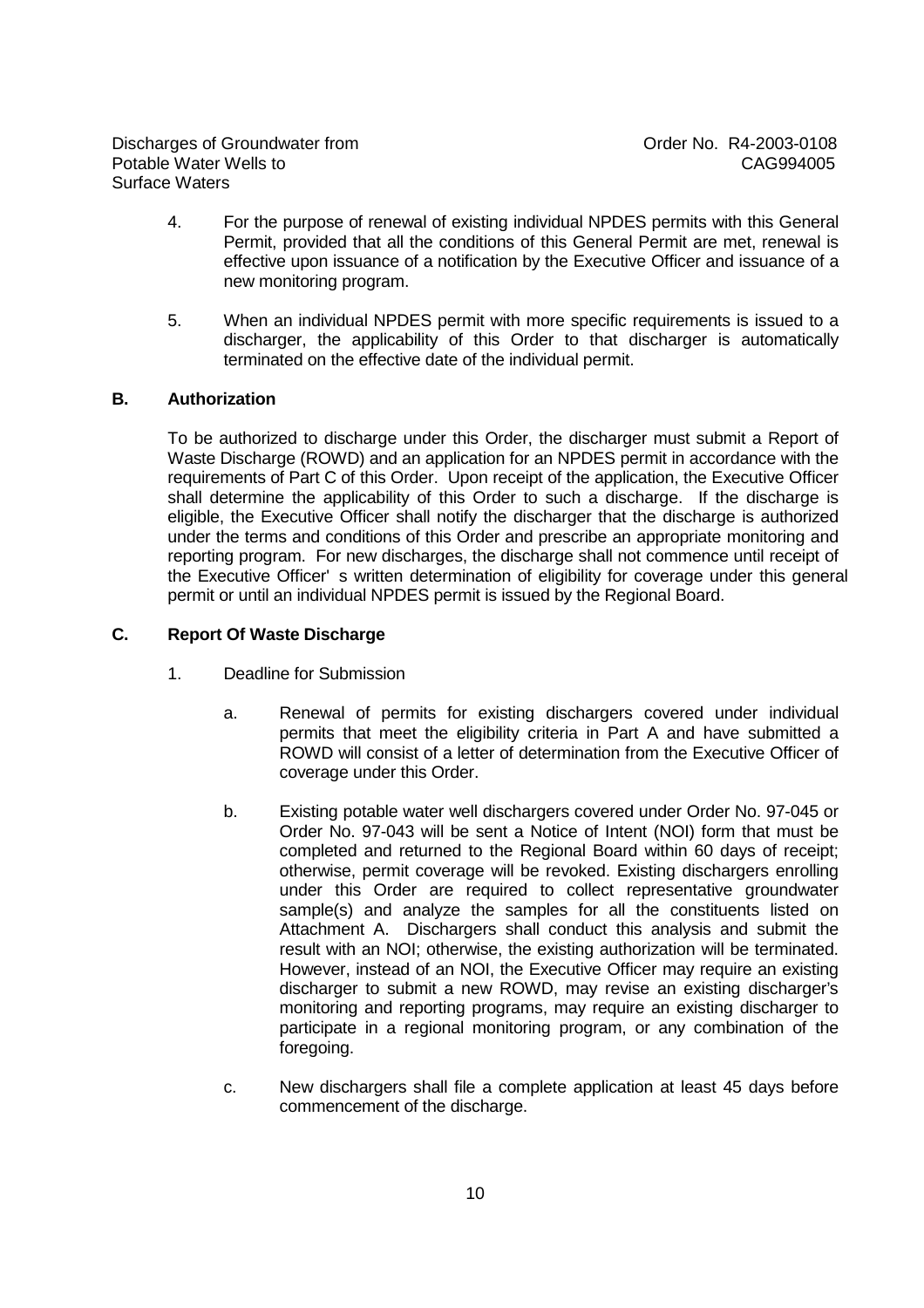- 2. Report of Waste Discharge Forms
	- a. Dischargers shall use the appropriate USEPA Forms or equivalent forms approved by the Regional Board or the Executive Officer.
	- b. The discharger, upon request, shall submit any additional information that the Executive Officer deems necessary to determine whether the discharge meets the criteria for coverage under this Order, or to prescribe an appropriate monitoring and reporting program, or both.
	- c. The discharger must obtain and analyze (using appropriate sampling and laboratory methods) a representative sample(s) of the groundwater to be treated and discharged under this Order. The analytical method(s) used shall be capable of achieving a detection limit at or below the minimum level  $(ML^2)$ , otherwise, a written explanation shall be provided. The analytical result shall be submitted with the NPDES application. The data shall be tabulated and shall include the results for every constituent listed on Attachment A.
	- d. The ROWD shall include, but is not limited to, the following information:
		- i. A feasibility study on reuse and/or alternative disposal methods of the treated groundwater;
		- ii. The type of chemicals that will be used (if any) during the construction and development of wells;
		- iii. Description of the groundwater treatment collection and discharge system (if required);
		- iv. Flow diagram of influent, treatment , and discharge system (if required); and
		- v. Pollution Prevention Plan (PLAN) in order to reduce or prevent pollutants in the discharge.
	- e. The ROWD shall be accompanied by the first annual fee (if appropriate) in accordance with the Annual Fee Schedule. The check or money order shall be made payable to the "State Water Resources Control Board".

# **D. Discharge Prohibitions**

1. The discharge of wastes other than those which meet eligibility requirements in Part A of this Order is prohibited unless the discharger obtains coverage under another general permit or an individual permit that regulates the discharge of such wastes.

 $\frac{1}{2}$ The minimum levels are those published by the State Water Quality Control Board in the Policy for the Implementation of Toxic Standards for Inland Surface Water, Enclosed Bays, and Estuaries of California, March 2, 2000. See attached Appendix I.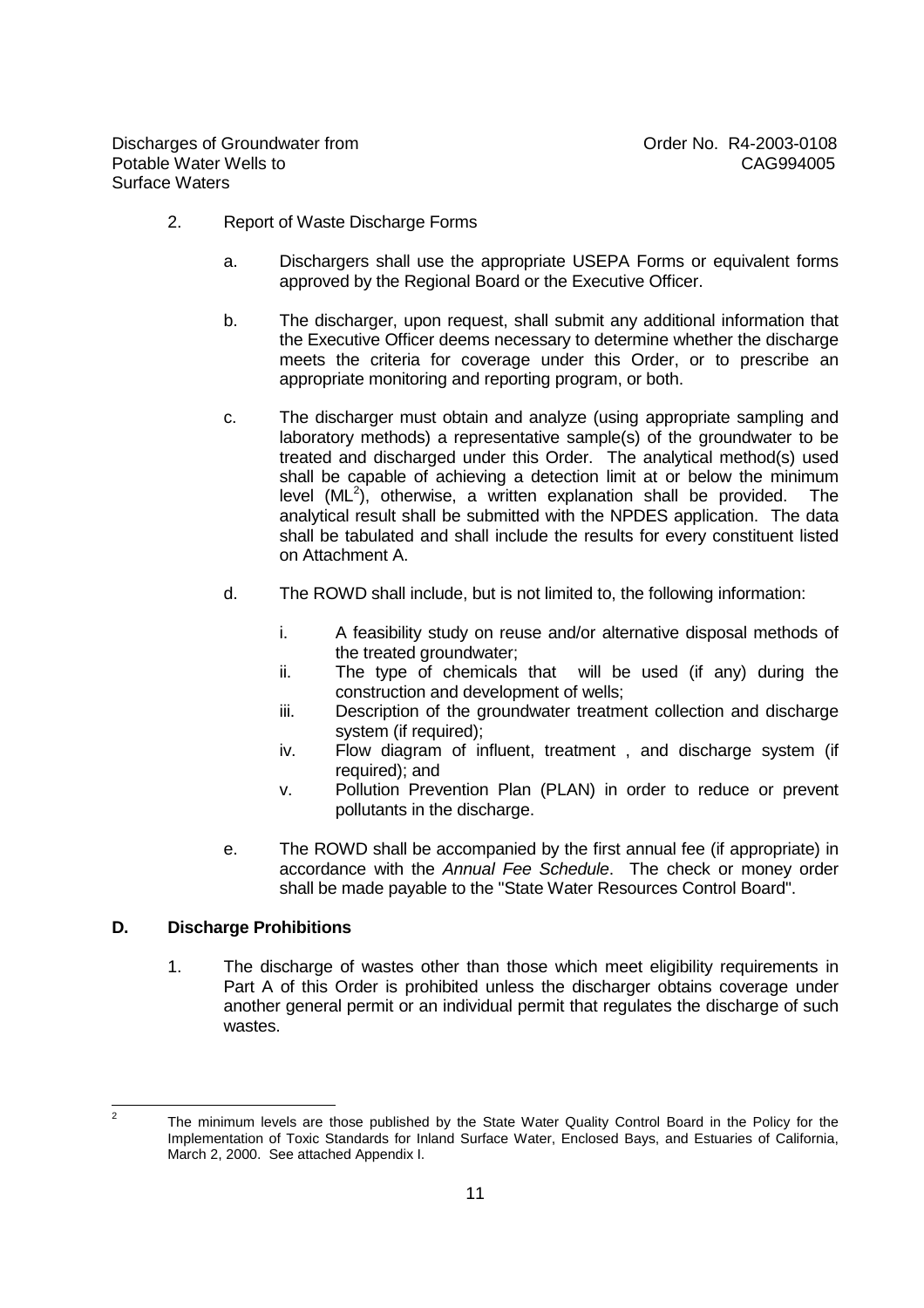- 2. The purposeful or knowing discharge of polychlorinated biphenyls (PCBs) is prohibited.
- 3. The discharge of any radiological, chemical, or biological warfare agent or high level radiological waste is prohibited.

# **E. Effluent Limitations**

1. Discharge of an effluent in excess of the following limitations is prohibited.

|                                    |              | <b>Discharge Limitations</b> |                        |  |
|------------------------------------|--------------|------------------------------|------------------------|--|
| <b>Constituents</b>                | <b>Units</b> | <b>Daily Maximum</b>         | <b>Monthly Average</b> |  |
| <b>Total Suspended Solids</b>      | mq/L         | 150                          | 50                     |  |
| Turbidity                          | <b>NTU</b>   | 150                          | 50                     |  |
| BOD <sub>5</sub> 20 <sup>o</sup> C | mq/L         | 30                           | 20                     |  |
| Settleable Solids                  | m/L          | 0.3                          | 0.1                    |  |
| <b>Residual Chlorine</b>           | mq/L         | ი 1                          |                        |  |

2. In addition to effluent limitations E.1., the following discharges eligible under section A.2.b.ii shall comply with the following effluent limits. The discharge of an effluent in excess of these limitations is prohibited. In a letter of determination, the Executive Officer shall indicate the applicability of this limitation to the particular discharge.

|                              |           | <b>Discharge Limitations</b> |
|------------------------------|-----------|------------------------------|
| <b>Constituents</b>          | Units     | <b>Daily Maximum</b>         |
| Copper (Cu)                  | $\mu$ g/L | 1000                         |
| Lead (Pb)                    | $\mu$ g/L | 50                           |
| <b>Total Chromium</b>        | $\mu$ g/L | 50                           |
| 1,1 Dichloroethane           | $\mu$ g/L | 5                            |
| 1,1 Dichloroethylene         | $\mu$ g/L | 6                            |
| 1,1,1 Trichloroethane        | $\mu$ g/L | 200                          |
| 1,1,2 Trichloroethane        | $\mu$ g/L | 5                            |
| 1,1,2,2 Tetrachloroethane    | $\mu$ g/L | 1                            |
| 1,2 Dichloroethane           | $\mu$ g/L | 0.5                          |
| 1,2-Trans Dichloroethylene   | $\mu$ g/L | 10                           |
| Tetrachloroethylene          | $\mu$ g/L | 5                            |
| Trichloroethylene            | $\mu$ g/L | 5                            |
| <b>Carbon Tetrachloride</b>  | $\mu$ g/L | 0.5                          |
| <b>Vinyl Chloride</b>        | $\mu$ g/L | 0.5                          |
| <b>Total Trihalomethanes</b> | $\mu$ g/L | 80                           |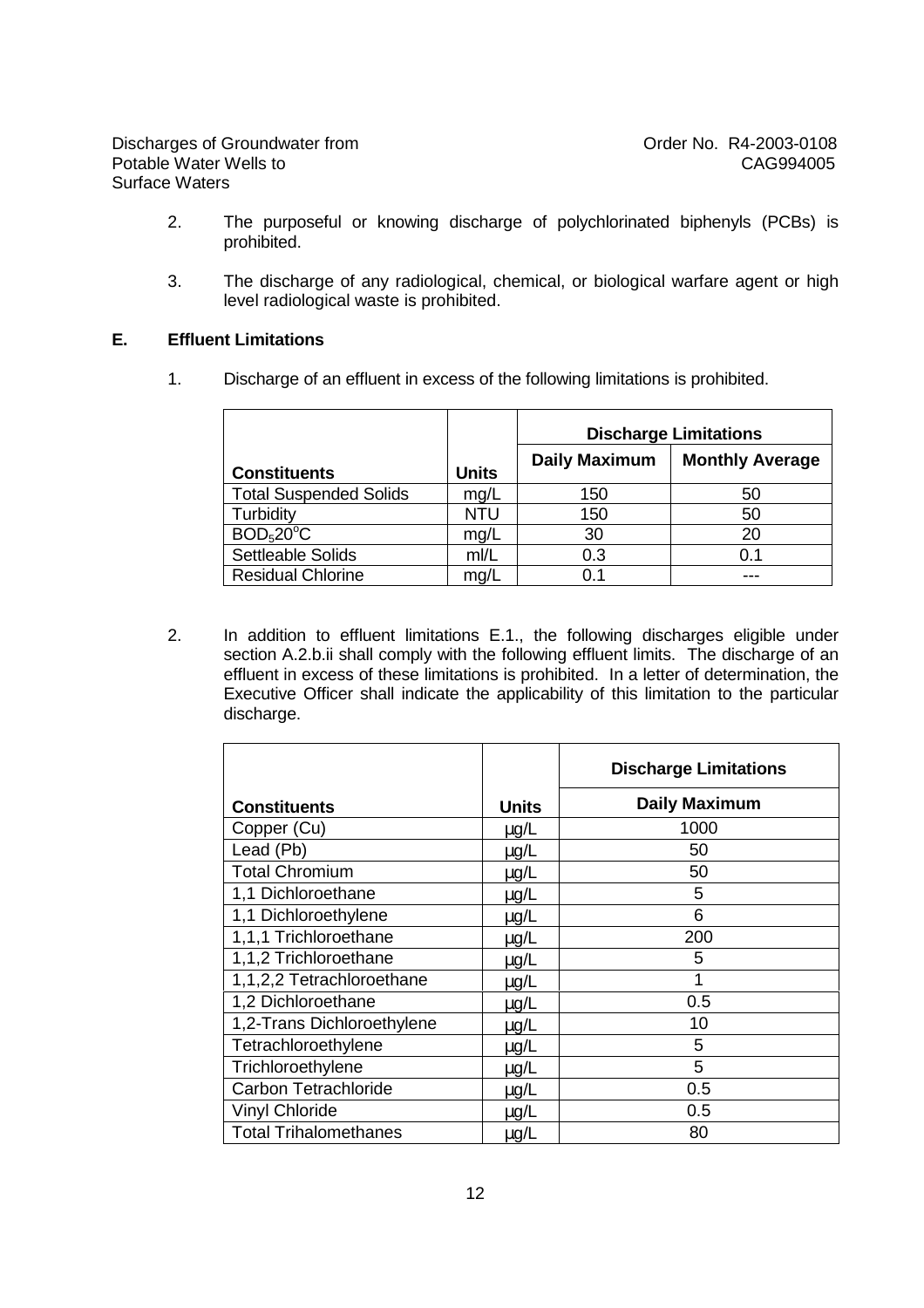|                                       |              | <b>Discharge Limitations</b> |  |
|---------------------------------------|--------------|------------------------------|--|
| <b>Constituents</b>                   | <b>Units</b> | <b>Daily Maximum</b>         |  |
| <b>Benzene</b>                        | μg/L         |                              |  |
| Methyl tertiary butyl ether<br>(MTBE) | $\mu$ g/L    |                              |  |

- 3. The pH of the discharge shall at all times be within the range of 6.5 and 8.5.
- 4. The temperature of the discharge shall not exceed 100º F.
- 5. Attachment B establishes the applicable effluent limits for mineral and nitrogen constituents for discharges covered by this Order. The discharge of an effluent with mineral and nitrogen constituents in excess of applicable limits established in Attachment B is prohibited. In the letter of determination, the Executive Officer shall indicate the watershed/stream reach limitations in Attachment B applicable to the particular discharge.
- 6. Pass-through or uncontrollable discharges of PCBs shall not exceed daily average concentrations of 14 ng/L into fresh waters or 30 ng/L into estuarine waters.
- 7. The acute toxicity of the effluent shall be such that the average survival in the undiluted effluent for any three (3) consecutive 96-hour static or continuous flow bioassay tests shall be at least 90%, with no single test less than 70% survival.
- 8. The discharge shall meet effluent limitations and toxic and effluent standards established pursuant to sections 301, 302, 304, 306, and 307 of the Clean Water Act, and amendments thereto.

## **F. Receiving Water Limitations**

- 1. The discharge shall not cause the following to be present in receiving waters:
	- a. Toxic pollutants at concentrations that will bioaccumulate in aquatic life to levels that are harmful to aquatic life or human health;
	- b. Biostimulatory substances at concentrations that promote aquatic growth to the extent that such growth causes nuisance or adversely affects beneficial uses;
	- c. Chemical substances in amounts that adversely affect any designated beneficial use;
	- d. Visible floating materials, including solids, liquids, foams, and scum;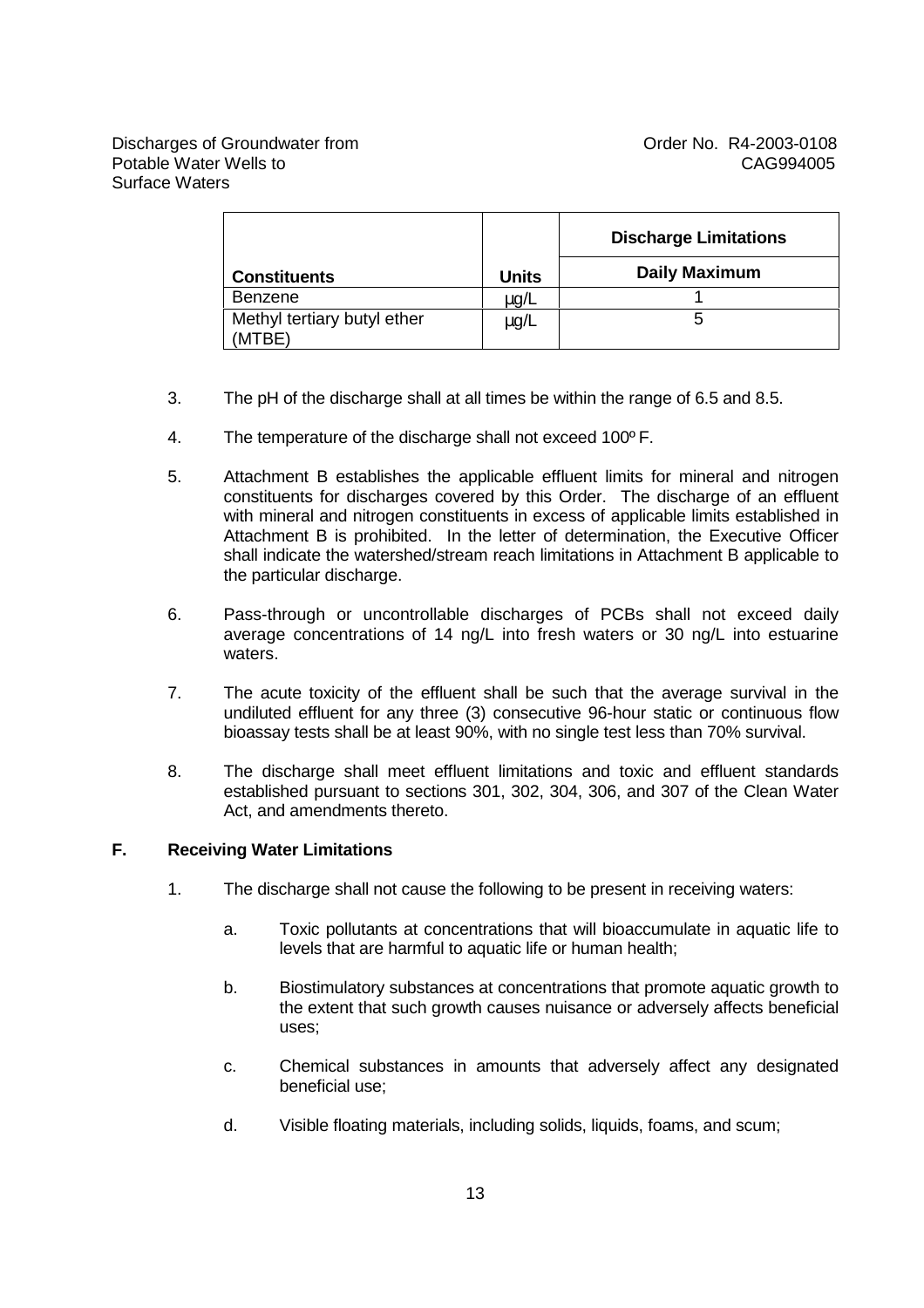- e. Oils, greases, waxes, or other materials in concentrations that result in a visible film or coating on the surface of the receiving water or on objects in the water;
- f. Suspended or settleable materials in concentrations that cause nuisance or adversely affect beneficial uses;
- g. Taste or odor-producing substances in concentrations that alter the natural taste, odor, and/or color of fish, shellfish, or other edible aquatic resources; cause nuisance; or adversely affect beneficial uses;
- h. Substances that result in increases of  $BOD<sub>5</sub>20^{\circ}C$  that adversely affect beneficial uses;
- i. Fecal coliform concentrations which exceed a log mean of 200 per 100 ml (based on a minimum of not less than four samples for any 30-day period), nor shall more than 10% of total samples during any 30-day period exceed 400 per 100 ml; or
- j. Concentrations of toxic substances that are toxic to, or cause detrimental physiological responses in, human, animal, or aquatic life.
- 2. The discharge shall not cause the following to occur in the receiving waters:
	- a. The dissolved oxygen to be depressed below:

| WARM <sup>3</sup> designated waters          | $5 \text{ mg/L}$ |
|----------------------------------------------|------------------|
| $\text{COLD}^3$ designated waters            | 6 mg/L           |
| COLD and SPWN <sup>3</sup> designated waters | $7 \text{ mg/L}$ |

- b. The pH to be depressed below 6.5 or raised above 8.5, and the ambient pH levels to be changed from natural conditions in inland waters more than 0.5 units or in estuaries more than 0.2 units;
- c. The temperature at any time or place and within any given 24-hour period to be altered by more than 5° F above natural temperature; but at no time be raised above 80° F for waters with a beneficial use of WARM (Warm Freshwater Habitat);
- d. The turbidity to increase to the extent that such an increase causes nuisance or adversely affects beneficial uses; such increase shall not exceed 20% when the natural turbidity is over 50 NTU or 10% when the natural turbidity is 50 NTU or less;

-<br>3

Beneficial Uses WARM - Warm Freshwater Habitat; COLD -Cold Freshwater Habitat; SPWN - Spawning, Reproduction, and/or Early Development.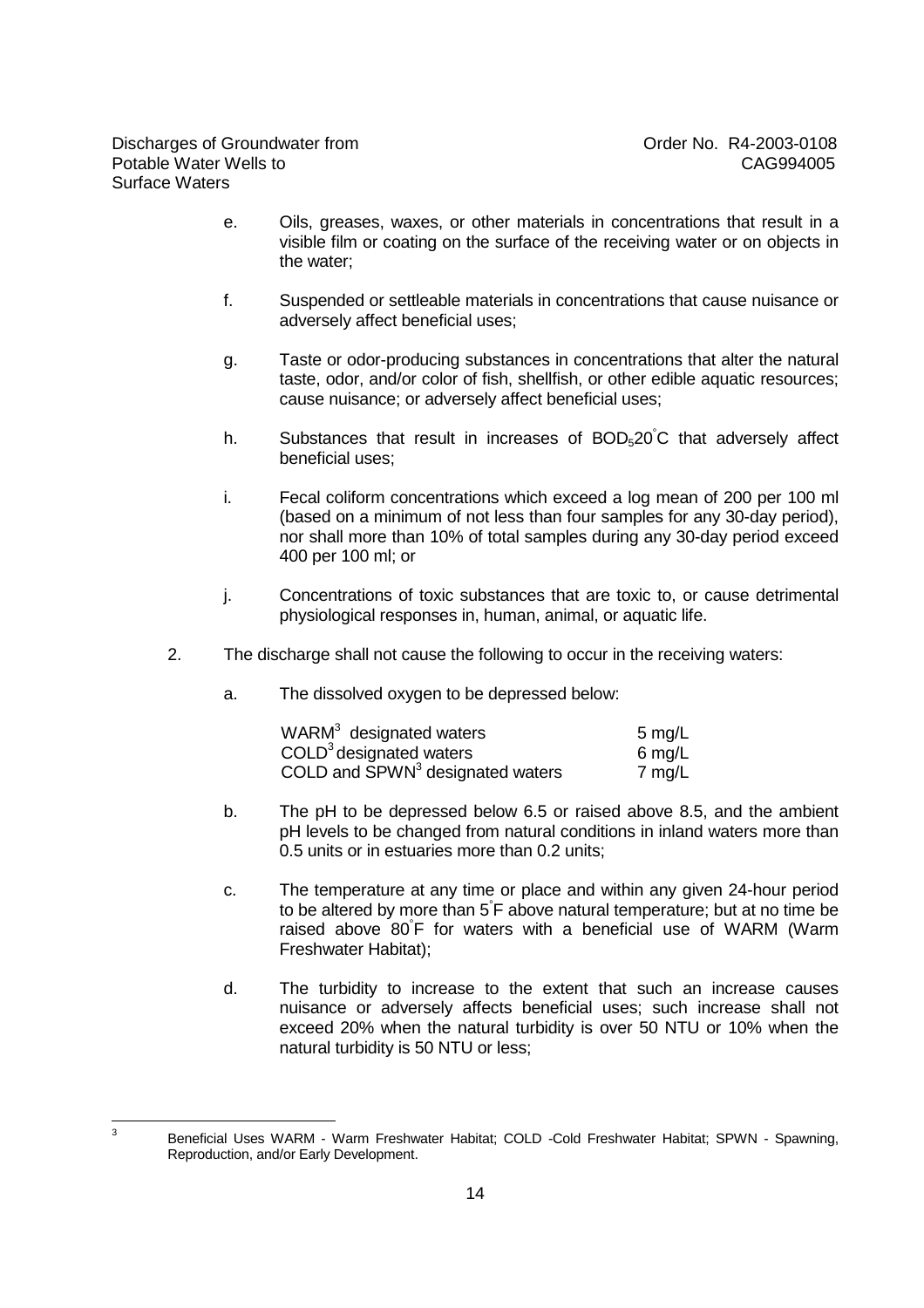- e. Residual chlorine in concentrations that persist and impairs beneficial uses; or
- f. Any individual pesticide or combination of pesticides in concentrations that adversely affect beneficial uses or increase pesticide concentration in bottom sediments or aquatic life.
- 3. The discharge shall not alter the color, create a visual contrast with the natural appearance, nor cause aesthetically undesirable discoloration of the receiving waters.
- 4. The discharge shall not degrade surface water communities and populations, including vertebrate, invertebrate, and plant species.
- 5. The discharge shall not damage, discolor, nor cause formation of sludge deposits on flood control structures or facilities nor overload their design capacity.
- 6. The discharge shall not cause problems associated with breeding of mosquitoes, gnats, black flies, midges, or other pests.

## **G. Provisions**

- 1. The Executive Officer may require any discharger authorized under this Order to apply for and obtain an individual NPDES permit with more specific requirements. The Executive Officer may require any discharger authorized to discharge under this permit to apply for an individual permit only if the discharger has been notified in writing that a permit application is required. This notice shall include a brief statement of the reasons for this decision, an application form, a statement setting a deadline for the discharger to file the application, and a statement that on the effective date of the individual permit, the authority to discharge under this General Permit is no longer applicable.
- 2. The discharger shall comply with all the applicable items of the Standard Provisions and Reporting for Waste Discharge Requirements (Standard Provisions), which are part of this General Permit (Attachment C). If there is any conflict between provisions stated herein and the Standard Provisions, those provisions stated herein prevail.
- 3. The discharger shall develop a Pollution Prevention Plan (PLAN), for implementation if necessary. All PLANs developed by water purveyors must be able to: (1) identify and evaluate sources of pollutants associated with potable water well head activities that may affect the quality of wastewater discharge and (2) develop a site specific best management practices (BMPs) program to reduce or prevent to the maximum extent practicable pollutants and soil erosion.

The PLAN should address all wellhead activities that include but not limited to; short-term and long-term aquifer pumping tests, well construction, development or redevelopment of wells, and well purging during well sampling. The objective of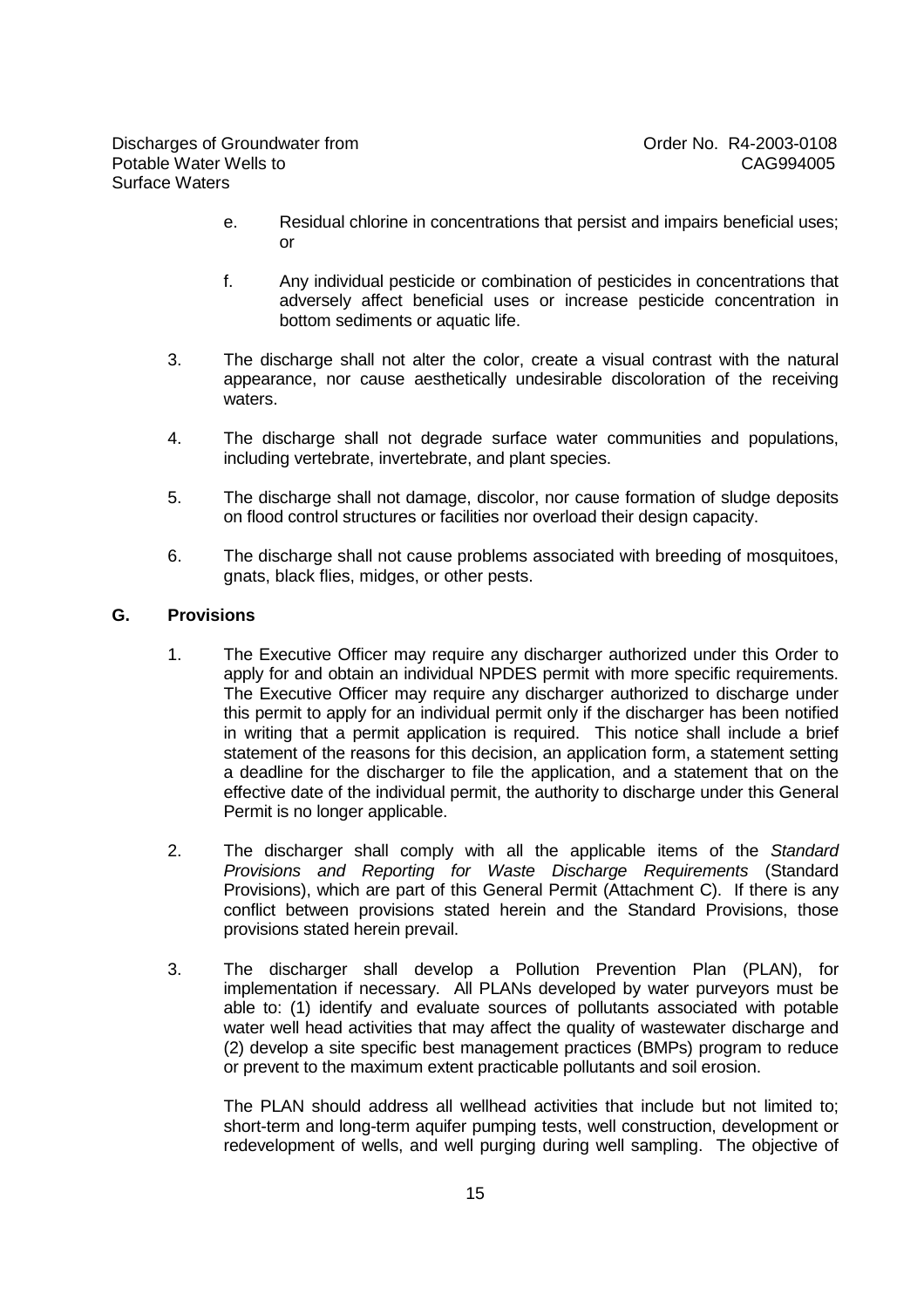the BMP program is to minimize, to the extent possible, adverse environmental impacts and to prevent significant detrimental effects on receiving water.

- 4. New and emergent chemicals including perchlorate, 1-4 Dioxane, and NDMA have been detected sporadically in potable water aquifers in this Region. It is necessary that water suppliers monitor these compounds in their discharges and to take appropriate best management practices (BMPs) action to mitigate their presence if detected in significant concentration in groundwater. Periodic monitoring of these compounds will be included in the Monitoring and Reporting Program.
- 5. Prior to application, the discharger shall submit for Executive Officer' s approval the list of chemicals and proprietary additives that may affect the discharge, including rates/quantities of application, compositions, characteristics, and material safety data sheets, if any.
- 6. Oil or oily materials, chemicals, refuse, or other materials that may cause pollution in storm water and/or urban runoff shall not be stored or deposited in areas where they may be picked up by rainfall/urban runoff and discharged to surface waters. Any spill of such materials shall be contained, removed and cleaned immediately.
- 7. This Order neither exempt the discharger from compliance with any other laws, regulations, or ordinances that may be applicable, nor legalize the waste disposal facility.
- 8. The discharger shall at all times properly operate and maintain all facilities and systems installed or used to achieve compliance with this Order.
- 9. Pursuant to 40 CFR section 122.61(b), coverage under this Order may be transferred in case of change of ownership of land or discharge facility provided the existing discharger notifies the Executive Officer at least 30 days before the proposed transfer date, and the notice includes a written agreement between the existing and new dischargers containing a specific date of transfer of coverage, responsibility for compliance with this Order, and liability between them.
- 10. Pursuant to 40 CFR sections 122.62 and 122.63, this Order may be modified, revoked and reissued, or terminated for cause. Reasons for modification may include new information on the impact of discharges regulated under this Order become available, promulgation of new effluent standards and/or regulations, adoption of new policies and/or water quality objectives, and/or new judicial decisions affecting requirements of this Order. In addition, if receiving water quality is threatened due to discharges covered under this permit, this permit will be reopened to incorporate more stringent effluent limitations for the constituents creating the threat. TMDLs have not been developed for all the parameters and receiving waters on the 303(d) list. When TMDLs are developed this permit may be reopened to incorporate appropriate limits. In addition, if TMDL identifies that a particular discharge covered under this permit is a load that needs to be reduced; this permit will be reopened to incorporate appropriate TMDL based limit and/or to remove any applicable exemptions.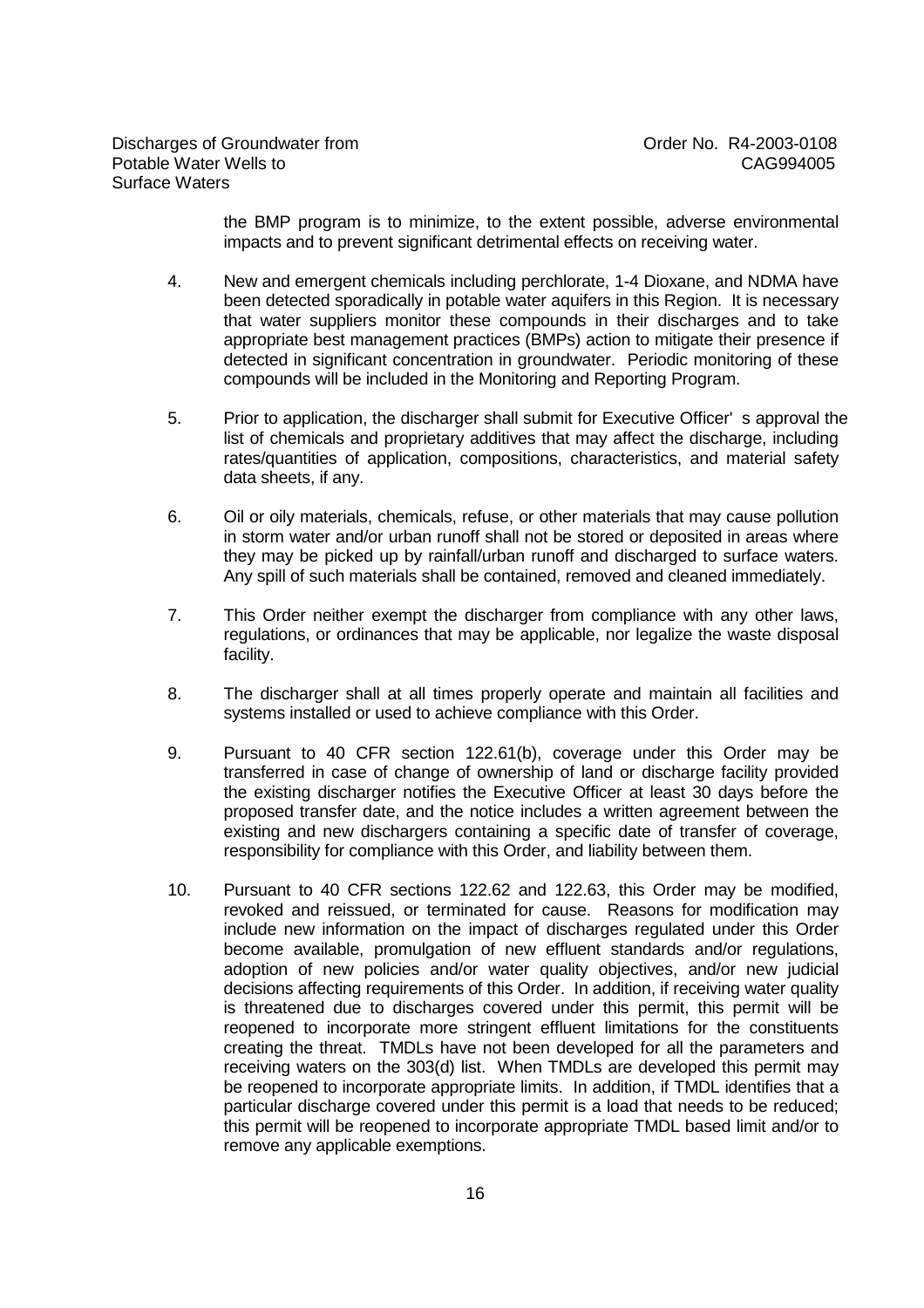11. Any discharge authorized under this Order may request to be excluded from the coverage of this Order by applying for an individual permit.

## **H. Monitoring And Reporting Requirements**

- 1. The Executive Officer is hereby authorized to prescribe a Monitoring and Reporting Program for each authorized discharger. This program may include participation of the discharger in a regional monitoring program.
- 2. The discharger shall comply with Monitoring and Reporting Requirements stated in Part B of the Standard Provisions (Attachment C).
- 3. The discharger shall retain records of all monitoring information and data used to complete the Report of Waste Discharge and application for coverage under this Order for at least five years from the date of sampling, measurement, report, or application. The retention period shall be extended during any unresolved litigation regarding the discharge or when requested by the Executive Officer.
- 4. The monitoring report shall specify the USEPA analytical method used, the Method Detection Limit (MDL) and the Minimum Level  $(ML)^4$  for each pollutant. For the purpose of reporting compliance with numerical limitations, performance goals, and receiving water limitations, analytical data shall be reported with one of the following methods, as the case may be:
	- a. An actual numerical value for sample results greater than or equal to the ML; or
	- b. "Detected, but Not Quantified (DNQ)" if results are greater than or equal to the laboratory's MDL but less than the ML. The estimated<sup>5</sup> chemical concentration of the sample shall also be reported; or
	- c. "Not-Detected (ND)" for sample result less than the laboratory's MDL with the MDL indicated for the analytical method used.

The ML employed for an effluent analysis shall be lower than the permit limit established for a given parameter, unless the Discharger can demonstrate that a particular ML is not attainable and obtains approval for a higher ML from the Executive Officer. At least once a year, the Discharger shall submit a list of the analytical methods employed for each test and associated laboratory quality assurance and quality control procedures.

 $\frac{1}{4}$ The minimum levels are those published by the State Water Resources Control Board in the Policy for Implementation of Toxics Standards for Inland Surface Waters, Enclosed Bays, and Estuaries of California, March 2, 2000. (See Appendix I)

<sup>5</sup> Estimated chemical concentration is the estimated chemical concentration that results from the confirmed detection of the substance by the analytical method below the ML value.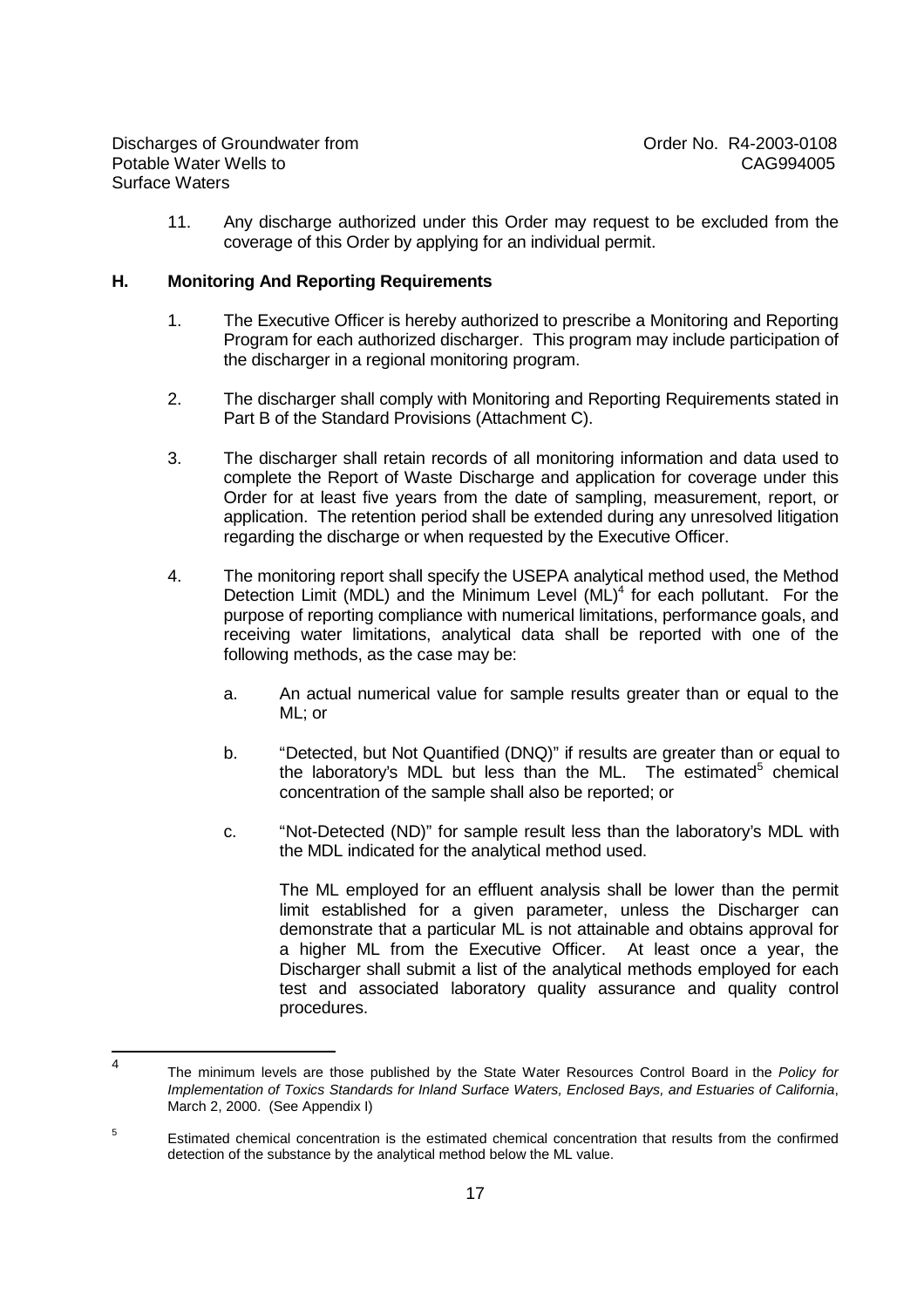- 5. The discharger shall maintain all sampling, measurement and analytical results, including: the date, exact place, and time of sampling or measurement; individual(s) who did the sampling or measurement; the date(s) analyses were done; analysts' names; and analytical techniques or methods used.
- 6. All sampling, sample preservation, and analyses must be conducted according to test procedures under 40 CFR part 136, unless other test procedures have been specified in this Order or by the Executive Officer.
- 7. All chemical, bacteriological, and bioassay analyses shall be conducted at a laboratory certified for such analyses by the California Department of Health Services or other state agency authorized to undertake such certification.
- 8. The discharger shall calibrate and maintain all monitoring instruments and equipment to insure accuracy of measurements, or shall insure that both activities will be conducted.
- 9. For parameters/constituents where both monthly average and daily maximum limits are prescribed, but where monitoring frequency is less than four times a month, the following procedure shall apply:

If analysis of a representative sample yields a result greater than the monthly average limit for a parameter/constituent, the sampling frequency for that parameter/constituent shall increase to weekly within one week of receiving the laboratory result until at least three consecutive weekly samples are obtained and compliance with the monthly average has been demonstrated, and the discharger has submitted for Executive Officer approval a program that will ensure future compliance with the monthly average limit.

- 10. The discharger shall file with the Regional Board (Attention: Information Technology Unit) technical reports on self-monitoring work conducted according to the Monitoring and Reporting Program specified by the Executive Officer and submit other reports as requested by the Regional Board.
- 11. In reporting the monitoring data, the discharger shall arrange the data in tabular form so that the date, constituents, and concentrations are readily discernible. The data shall be summarized to demonstrate compliance with waste discharge requirements.
- 12. For every item where the requirements are not met, the discharger shall submit a statement of the actions undertaken or proposed that will bring the discharge into full compliance with requirements at the earliest time and submit a timetable for correction.
- 13. The discharger shall file a report of any material change or proposed change in the character, location or volume of the discharge.